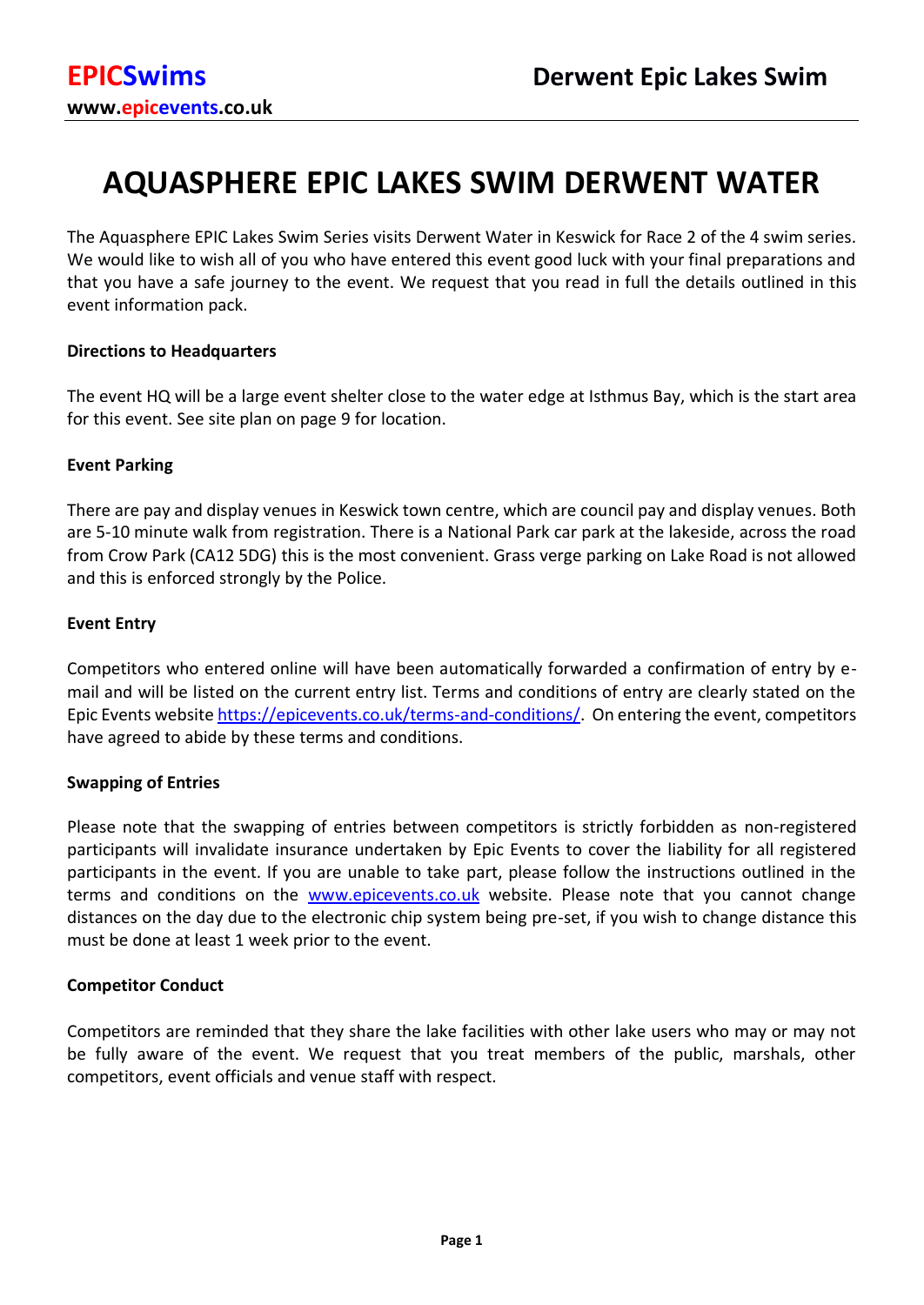

# Endurance Store

# **Running, Swimming & Triathlon Store**

Wide range of road & trail running shoes North West's number 1 swim wetsuit stockist Wide range of running & swimming accessories Wide range of tri-suits & clothing

> www.TheEnduranceStore.com info@TheEnduranceStore.com

308 Mossy Lea Road, Wrightington, Wigan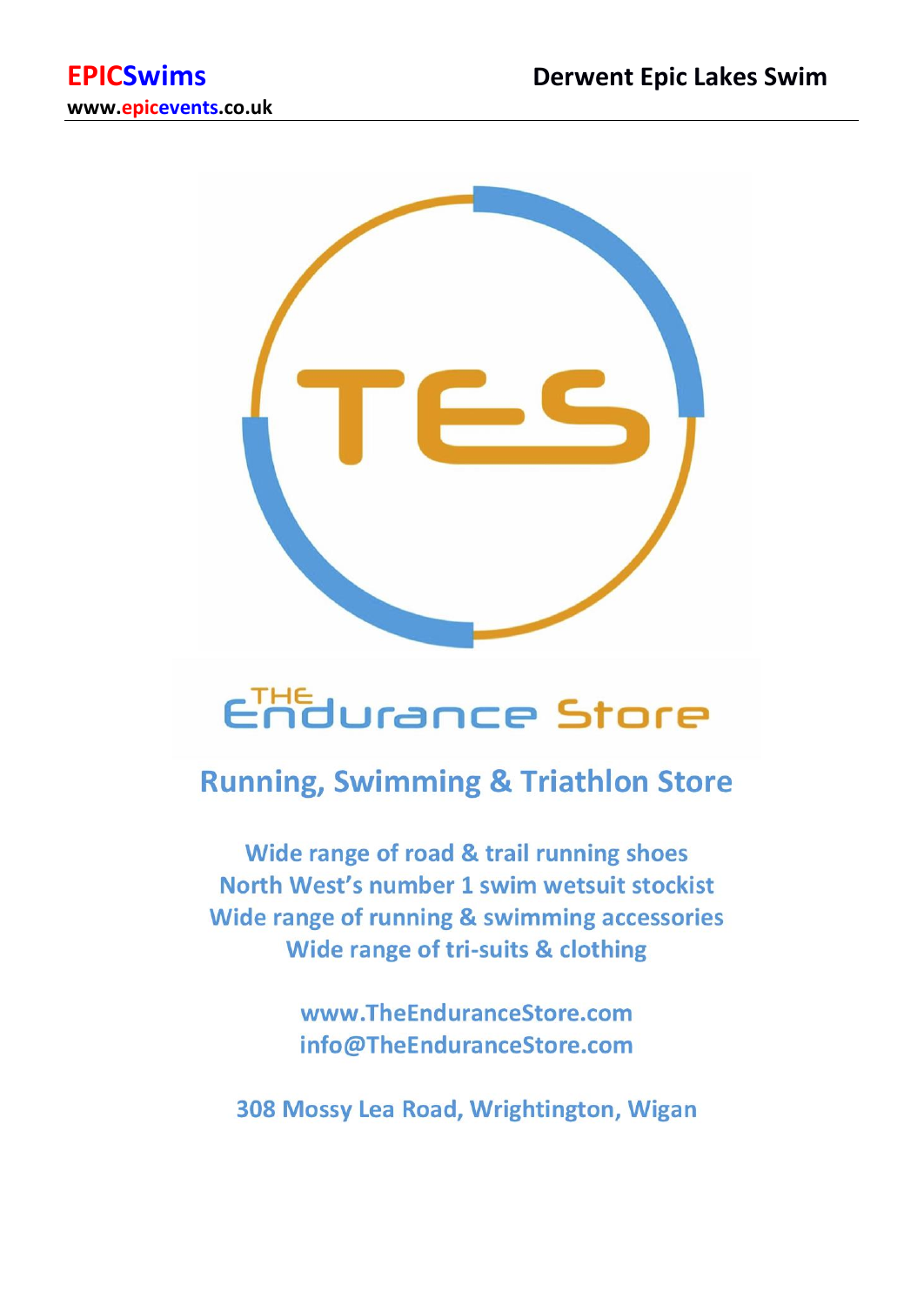## **Wetsuits & Skin Swimmers**

On entering the mile or 3.8km swim there is an option to select to swim without a wetsuit. You must have previous event experience of swimming without a wetsuit which must be provided at the point of entry. **Swim Floats are compulsory for non-wetsuit swimmers**.

For all other swimmers wetsuits are compulsory. Shortie type wetsuits are allowed, but because of lake temperatures full body cover is recommended. Neoprene hats may be worn, and hand or foot cover may be worn as long as it does not aid propulsion (paddle gloves or fins).

### **Water Temperature**

At temperatures, less than 11°C it is recommended that the distance be reduced. However, on race day this will be considered in conjunction with the weather conditions. We will do our utmost to ensure the event can go ahead. Please remember that various factors will impact upon how you deal with the temperature. A well-fitting, full-length swim specific wetsuit is recommended. Adults generally deal with cold better than youngsters.

The following maximum swim distances based on water temperature will be used as a guideline on race day:

- At 11°C max swim distance = 2000m
- At 10°C max swim distance = 1000m

#### **Competitor Minimum Ages**

- 500m: 11 years old on the day, supported by parental consent.
- 1mile: 14 years old on the day, supported by parental consent.
- 3.8k: 17 years old on the day.

#### **Swim Hats**

Coloured swim hats will be issued at registration, it is compulsory and essential these are worn for safety and identification reasons.

#### **Registration Open Sunday 7.30am – 1:15pm**

Registration will take place in the event shelter on the beach at Isthmus Bay, follow the signs from Crow Park. Final registration times will be 15 minutes before the start for each respective event. Registration closing times are as follows:

- 3.8km = Registration closes 08:15
- 1 mile = Registration closes 11:15
- 500m = Registration closes 13:15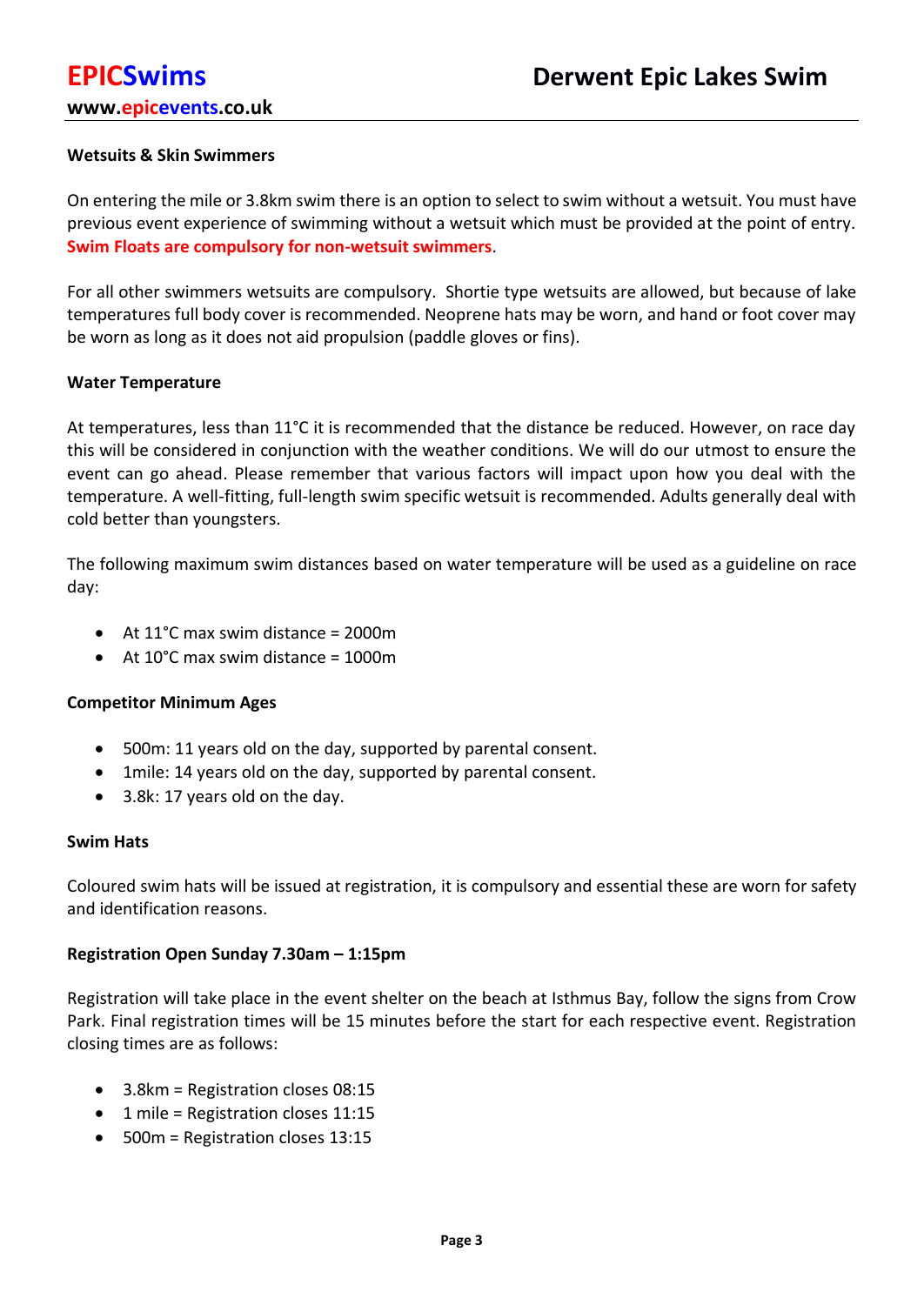#### **Event Day Schedule**:

- 07:30 hrs registration opens all distances
- 08:25 hrs 3.8km competitors enter water and make way to start
- 08:30 hrs 3.8km start
- 11:25 hrs 1-mile competitors enter water and make way to start
- 11:30 hrs 1-mile start
- 13:25 hrs 500m competitors enter water and make way to start
- 13:30 hrs 500m start

### **Registration Procedure**

### **1. Identification**

Registration sheets will be by sorted by race distance and in alphabetical name order. You will be required to show identification when you register.

# **2. Hat & Shirt Collection**

At registration you will be handed an event swim cap; this must be worn during the event and on top of any other headgear if you are wearing any. You will also be given your event T-shirt at this point if you have ordered one.

# **3. Timing Chip Collection**

At registration you will be allocated an electronic timing chip attached to a neoprene strap with a velcro fastener, which will match your race number. Please fasten this securely on your right ankle and ideally under your wetsuit to help to prevent it coming loose. Please ensure the timing chip is returned once you have finished your event at the finish line where there will be a large container for used timing chips. Lost chips will be charged £25.

# **Attaching Your Chip**

The chip will be attached to a Velcro strap. Place the strap around your right ankle and fasten the Velcro, please ensure the soft side is against your skin. For added security of the timing chip fasten the strap on your ankle beneath your wetsuit.

# **Changing Facilities**

There will be limited changing facilities in the start pen at the event venue, we recommend arriving with your swim gear on underneath your clothing and/or maybe with your wetsuit up to your waist or carrying your wetsuit in your bag and getting into it in the start pen. There will be portable toilets available and public toilets close by but no showers are available onsite. Please ensure you have changed into your swim gear that you will wear to swim in or under your wetsuit at your vehicle and come to the start in Isthmus Bay. The route to the start in Isthmus Bay will be signposted from Crow Park. Try to leave any valuables/bags at your vehicles as the bag drop will be supervised but is not secure. There will be an area to leave footwear in the start chute which will be accessible from the finish chute.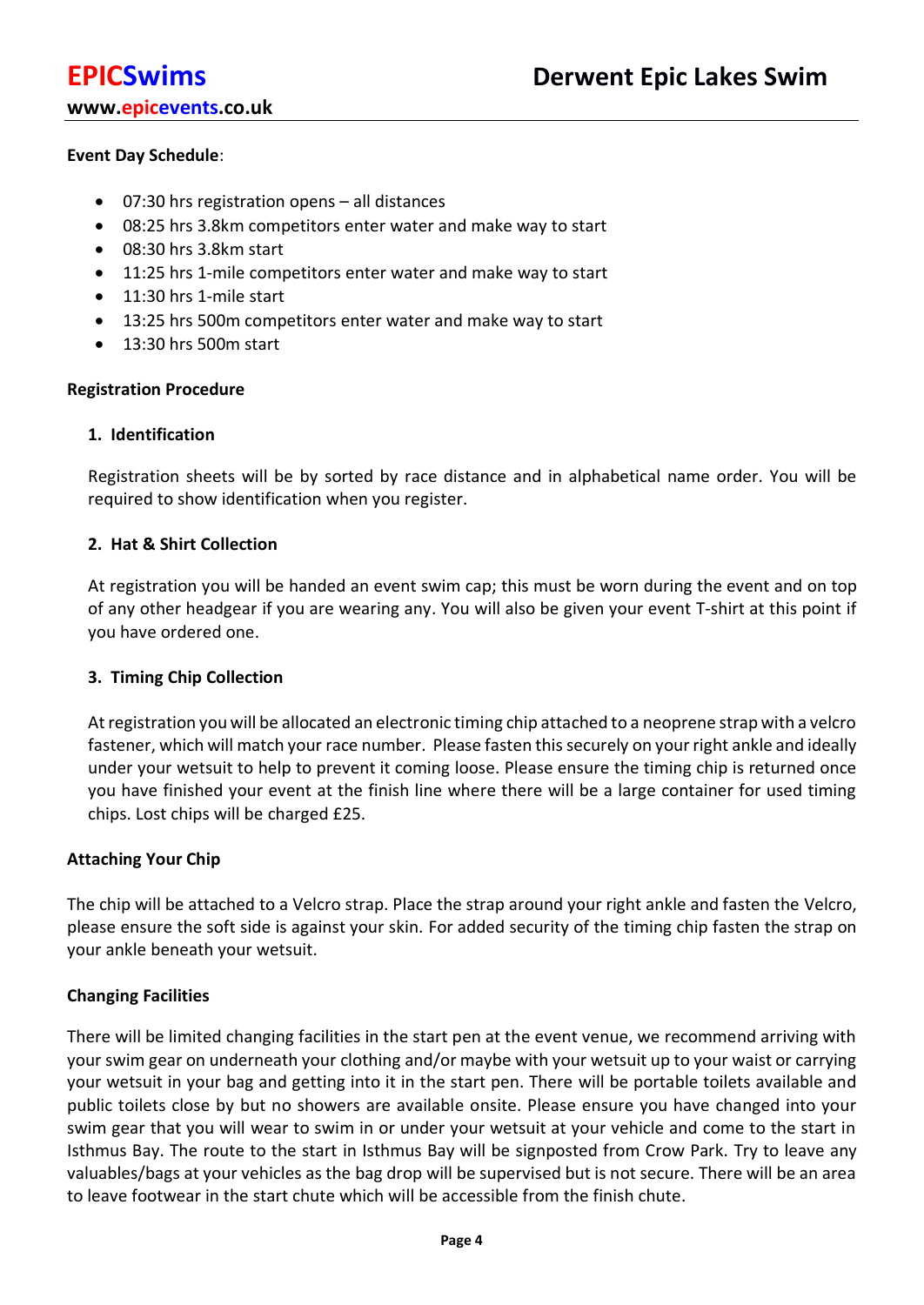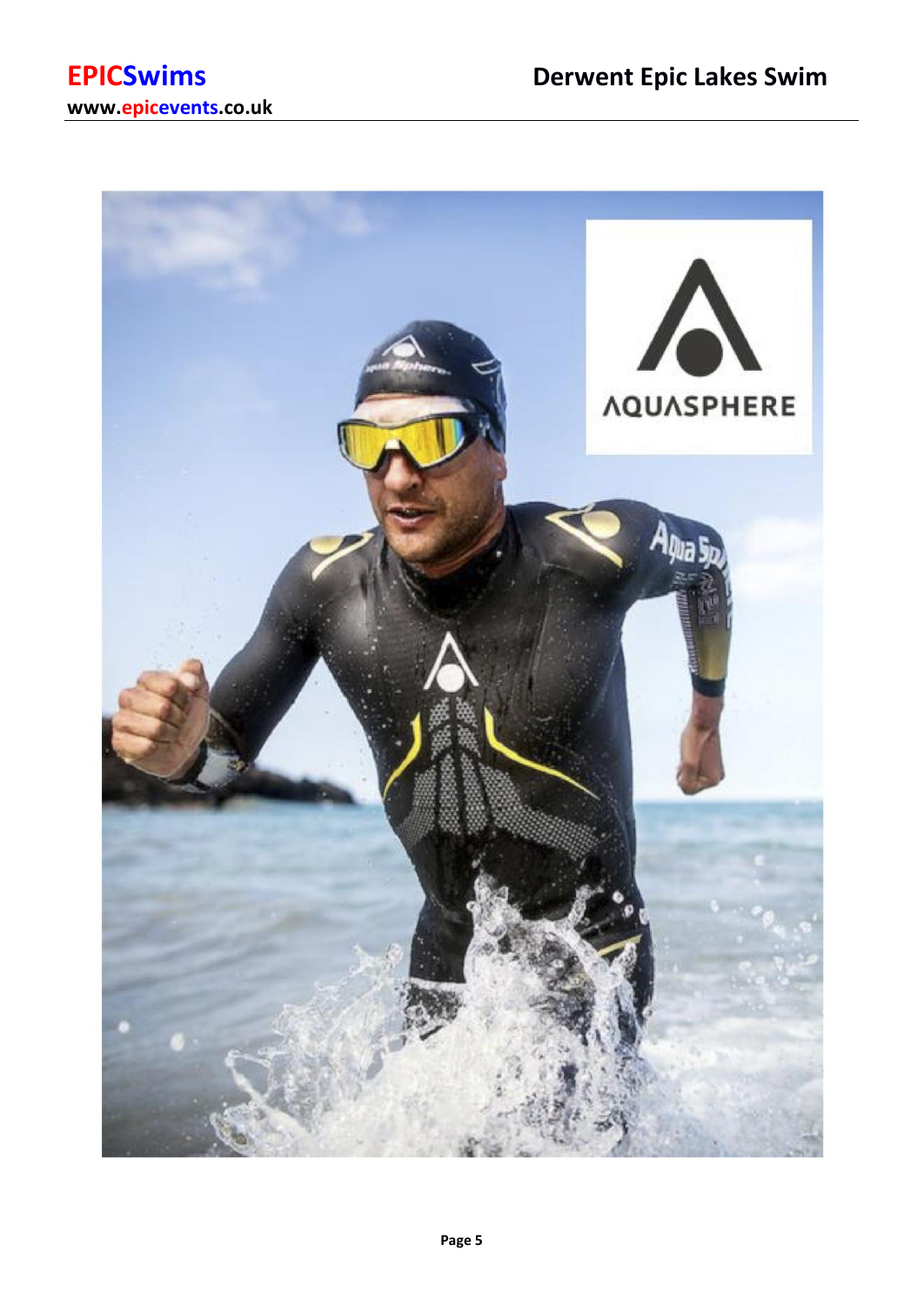# **Briefings**

Race briefings will be carried out via social media in the days prior to the event. Briefings will be uploaded to YouTube and emailed to all competitors. Please ensure to watch the briefing beforehand. There will be a shorter briefing just prior to the start.

# **Start Times**

With 5 minutes to each distance starting an announcement that the start time is approaching will be given via the PA system informing competitors to enter the water and move to the start line. The start chute will be clearly marked and supervised.

Start Times (approximate) are as follows:

- $\bullet$  3.8km = 08:30am
- 1 mile = 11:30am
- $500m = 1.30pm$

Each distance will begin as a mass start in the water. There may be more than one wave to reduce numbers and ensure that you enjoy a relaxed start. The waves will be based on your predicted speed with fastest swimmers first, but the time between waves will only be short. Therefore all swimmers should be ready to enter the water 5 minutes before the start. Your wave will be identified by your cap colour and we will ask swimmers to enter the water based on wave / cap colour. Wave 1 will be first to enter the water, followed by wave 2 and any remaining waves. Please listen to the announcements being made by via the PA system.

# **Finish**

When you have completed the prescribed number of laps, you then head directly for the pontoon. Once you leave the water, a finish chute will guide you to the line. We recommend that you do not run from the water to the line, please walk and take care upon exit. The pontoon may be slippery when wet so take care and please ensure you cross the timing mat. On crossing the line, collect your medal and water from the table and deposit your timing chip in the large container provided.

# **Personal Safety Information**

During the race, if you find yourself in trouble please do the following: -

- 1. Roll onto your back and raise one arm continuously to attract a member of the boat/kayak safety team.
- 2. If capable swim to the nearest shore, where you will be able to stand, or move towards a buoy. Continue to signal to the boat/kayak safety team.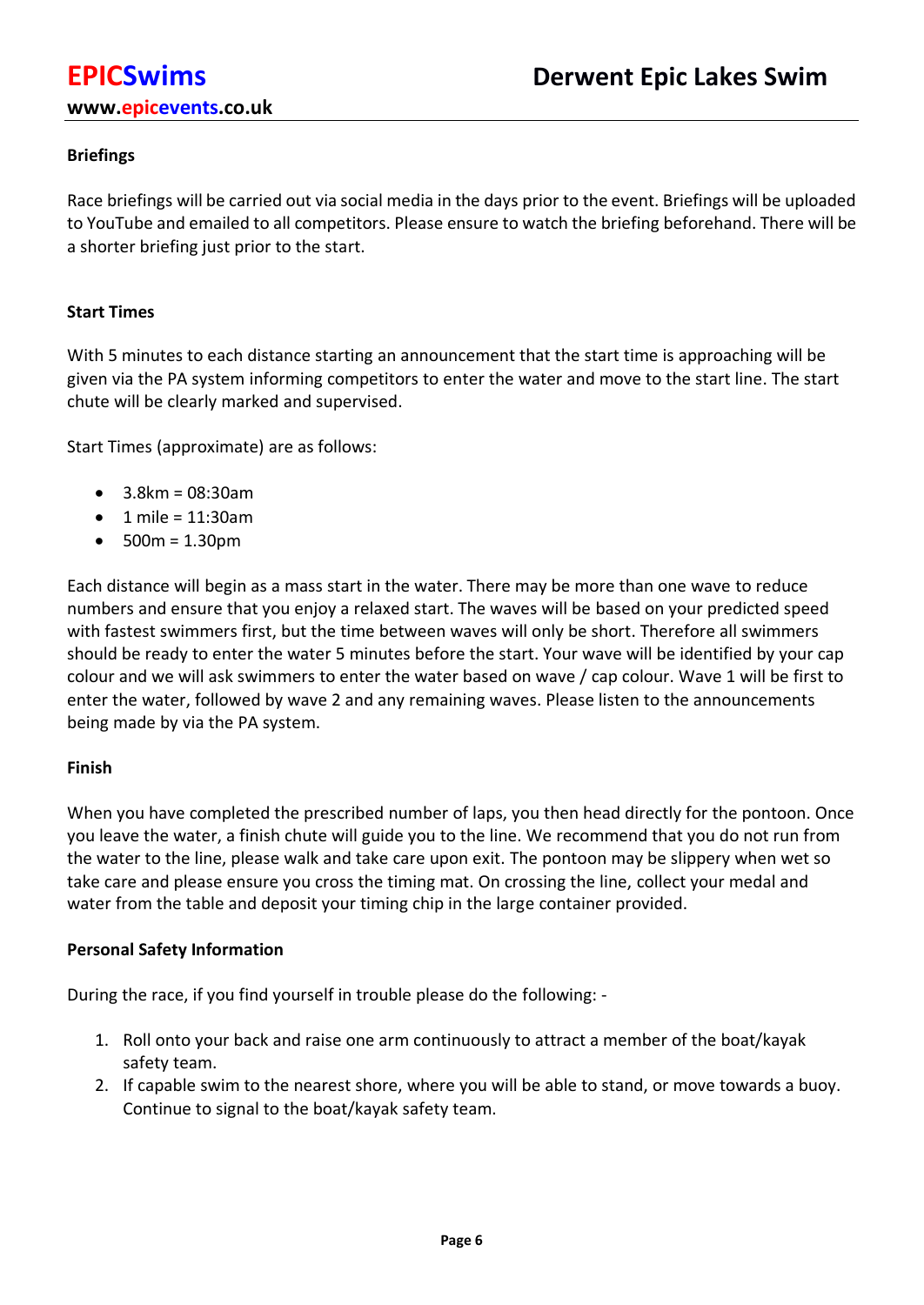If you approach or are approached by a kayak, please only hold on to the front or the rear of the kayak as holding onto the side may capsize the kayak. There will be kayaks situated throughout the course along with support boats, for your safety.

# **Emergency Situation**

In the event of an emergency situation affecting the whole race the rescue boat will patrol the course and repeatedly sound 3 blasts on the horn.

In this situation swim directly to the nearest shoreline and a competitor retrieval plan will be put into operation. In the event of such emergencies, you MUST report to the swim start/finish area and return your chip to ensure that you're fully accounted for.

We have liaised with the Keswick Launches team and they are aware of our event. Race start times have been adjusted to avoid 95% of their boat traffic. Please be aware in both the 3.8k and the Mile events when completing the last section from the island loop across to the finish that there may be launch ferries crossing the route, the water safety team will also ensure that you are aware.

# **Presentation**

Presentations will take place close to the finish line, for 1st, 2nd and 3rd male and female overall in each distance. Approximate presentation times are as follows:

3.8k presentation 10:30am 1 mile presentation 12:30pm 500m presentation 1:50pm

# **The Courses**

The courses have been designed and measured accurately using GPS. The marker buoys (large yellow triangular buoys 1.5m high x 0.9m wide) will be set in position and checked on the morning of the race. The level of the shoreline may slightly increase or decrease the distance into the finish. You can view the course maps towards the end of this document.

# **Ditch the Hitchers**

As part of a scheme to help prevent the spread of foreign invaders into UK freshwater, we are asking all swimmers to follow a simple 'Ditch the Hitchers' procedure.

All competitors are asked to ensure that your wetsuits, goggles, socks, gloves and skull caps are clean and dry before attending the event. Following your swim utilise the water bins provided. There will be buckets and water for you to wash your wetsuit. It's compulsory that you wash your wetsuit on site and ensure it is free from any weed before leaving site.

When you return home, ensure that you fully clean and dry your wetsuit both inside and out before swimming in any other lakes or rivers.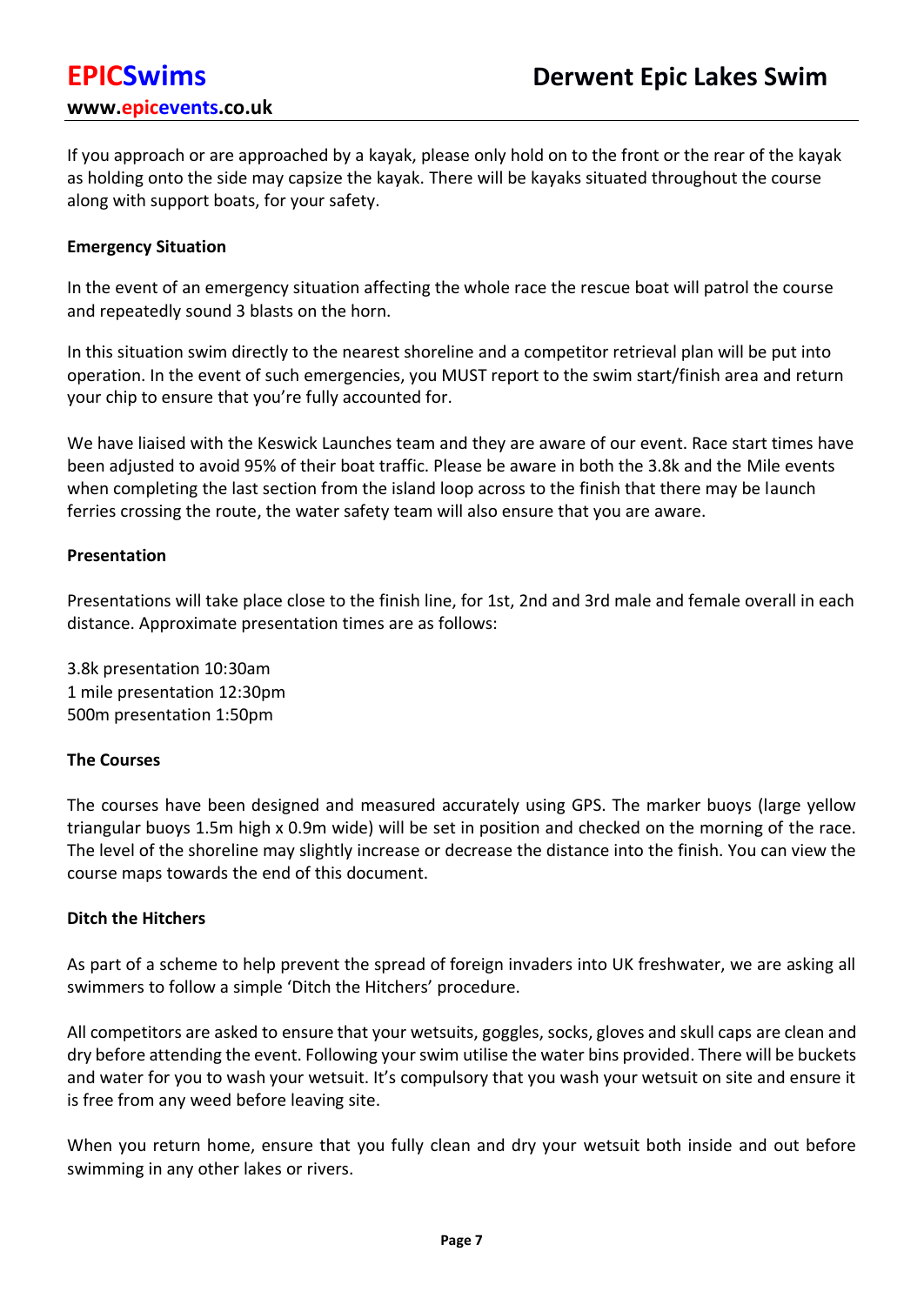# **Results**

our provisional result will be published LIVE on the results page on our website **HERE** as you cross the finish the finish line. Any queries relating to provisional results must be e-mailed to simon@epicevents.co.uk by Monday following the event, after which time all results will be deemed as final and complete

# **Medical Advice**

If you have any known medical condition (such as diabetes, asthma, allergy to penicillin, etc.) please ensure you have informed us prior to the event. If you feel unwell after the event, please report to one of the lakeside event staff, medics will be in attendance to assist.

### **Photography**

As part of your entry fee you will receive free to download pictures. The pictures will be available to download from the Epic Events Facebook page within 48hrs of the event finishing.

### **Finally**

On behalf of Epic Events all the team would like to wish you well and hope you have a safe and enjoyable event.

Yours in sport

Epic Events

e-mail: events@epicevents.co.uk website: www.epicevents.co.uk

NB. These details are correct at date of publication but are subject to change without notice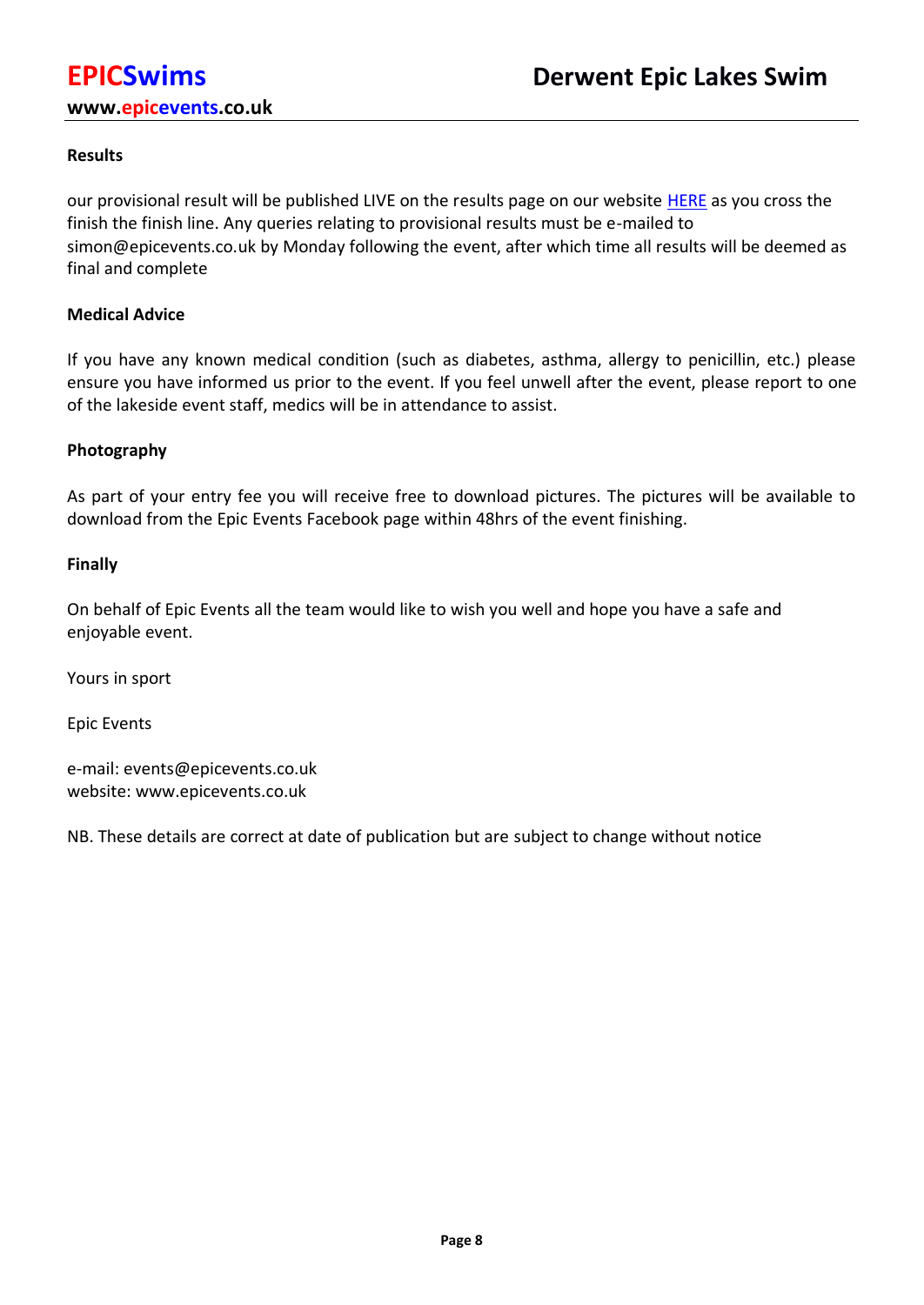### **SITE PLAN**

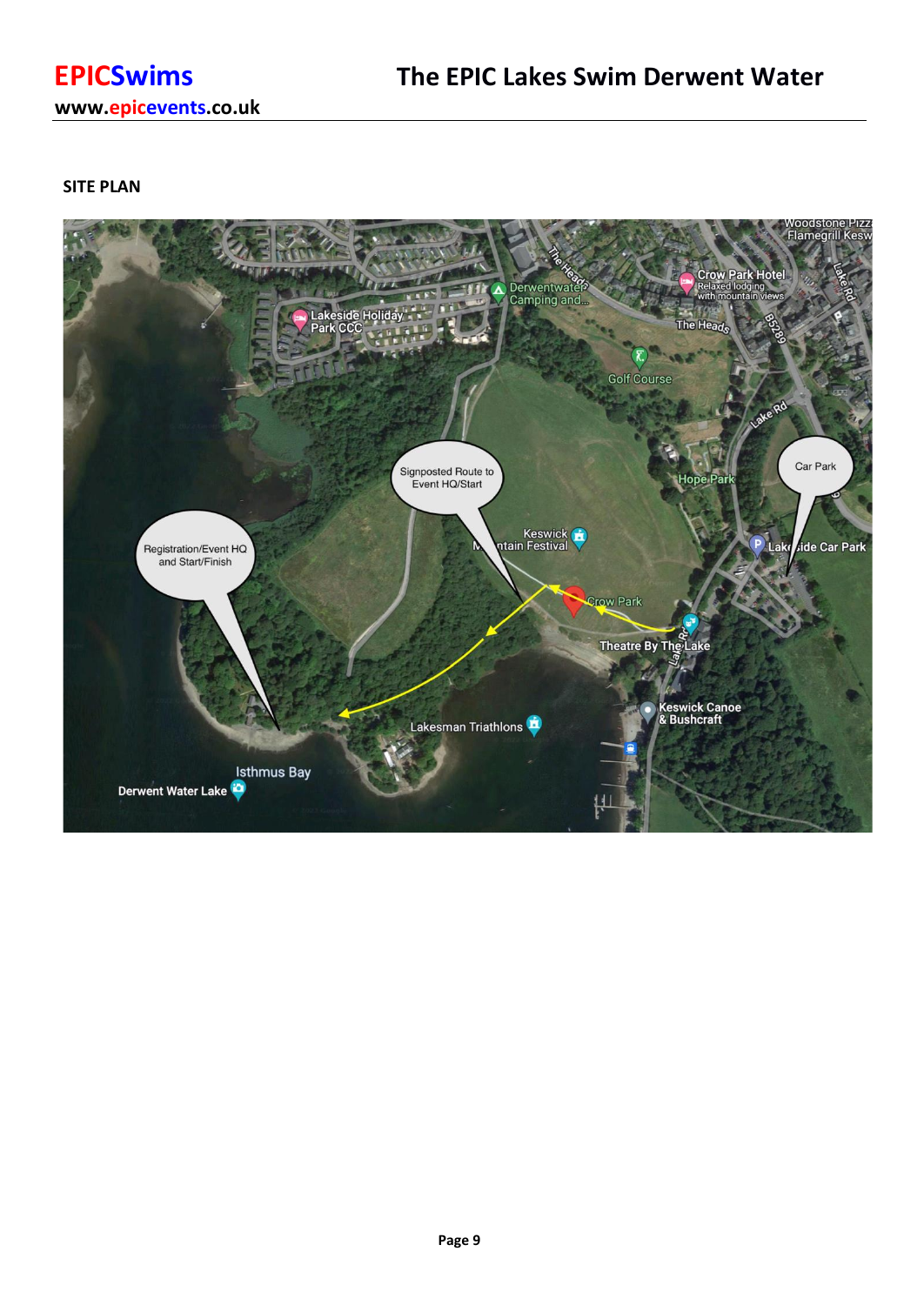# **THE COURSES**

### **500m Course:**

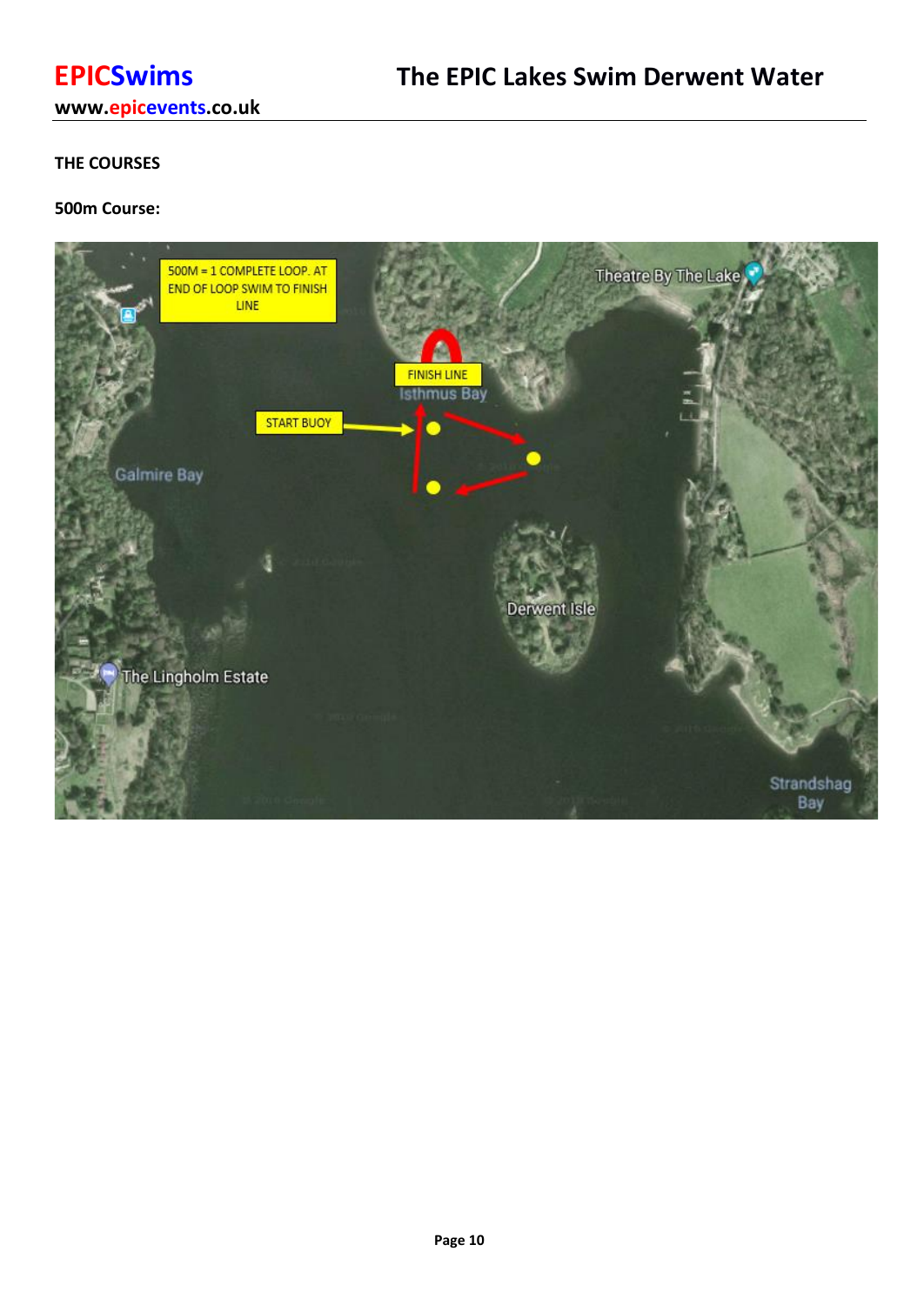# **3.8km Course:**